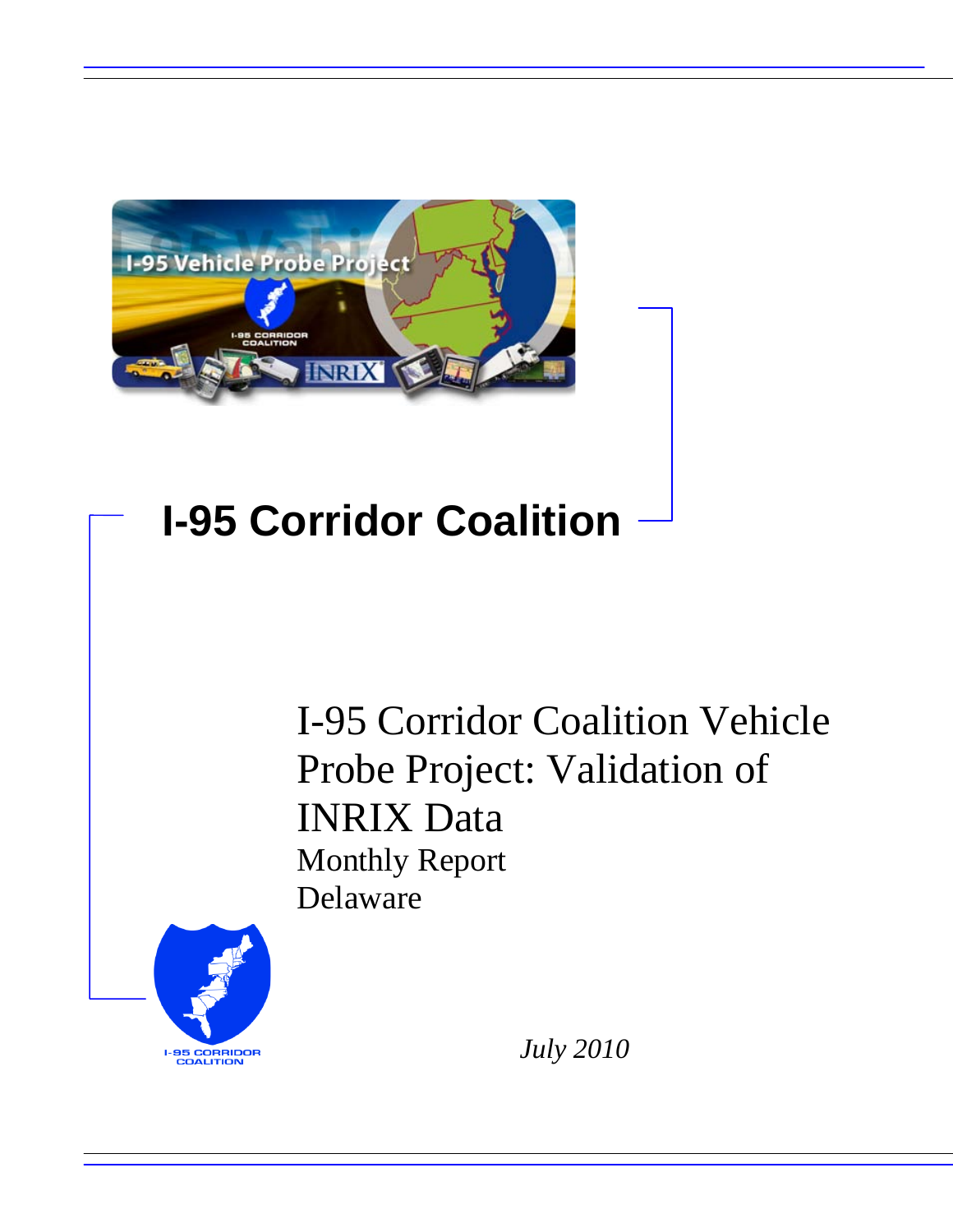# **I-95 CORRIDOR COALITION VEHICLE PROBE PROJECT: VALIDATION OF INRIX DATA JULY 2010**

# *Monthly Report*

*Prepared for:*

I-95 Corridor Coalition

*Sponsored by:*

I-95 Corridor Coalition

*Prepared by:*

Ali Haghani, Masoud Hamedi, Kaveh Farokhi Sadabadi University of Maryland, College Park

*Acknowledgements:*

The research team would like to express its gratitude for the assistance it received from the state highway officials in Delaware, Maryland, New Jersey, North Carolina, Virginia, and Pennsylvania during the course of this study. Their effort was instrumental during the data collection phase of the project. This report would not have been completed without their help.

*July 2010*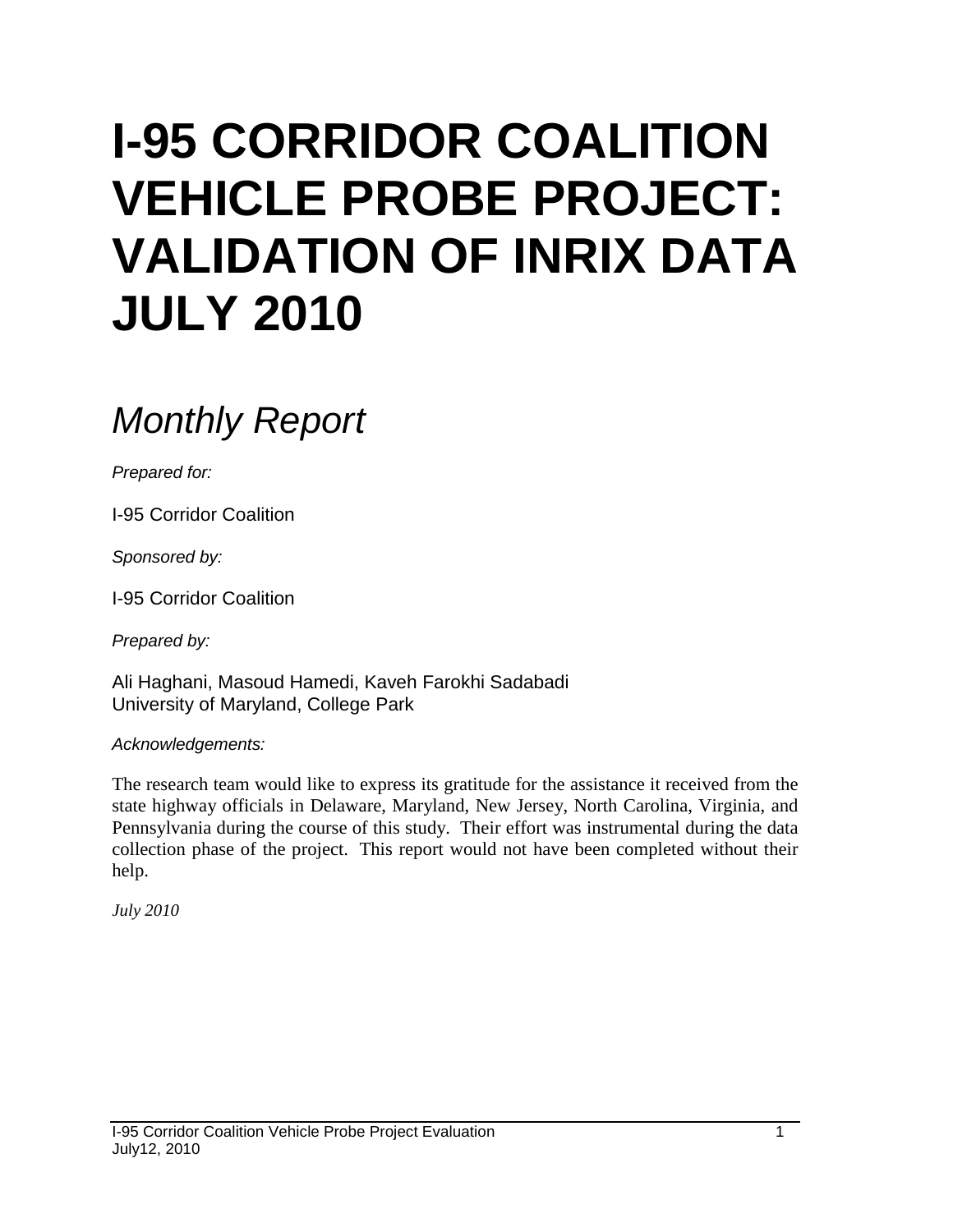# **Evaluation Results for the State of Delaware**

## *Executive Summary*

Travel time samples were collected along nearly 15 miles of freeways in Delaware for one week from Monday, April 26, 2010 through Tuesday, May 4, 2010 and compared with travel time and speed data reported by INRIX as part of the I-95 Vehicle Probe project. The validation data represents approximately 1160 hours of observations along nine freeway TMC segments, totaling nearly 15 miles.

ES Table 1, below summarizes the results of the comparison between the validation data and the INRIX data for freeway segments for the same period. As shown, both the average absolute speed error (AASE) and speed error bias were within specification for all speed bins. Furthermore, the 1.90 mph AASE measured for the 30-45 MPH is the lowest observed error in that speed bin since validation began in 2008.

|              | <b>ES Table 1 - Delaware Evaluation Summary</b>                                      |                                          |            |                                                        |                |            |  |  |  |  |
|--------------|--------------------------------------------------------------------------------------|------------------------------------------|------------|--------------------------------------------------------|----------------|------------|--|--|--|--|
|              |                                                                                      | <b>Absolute Speed Error</b><br>(<10 mph) |            | <b>Speed Error Bias</b><br>$\left(\text{<5mph}\right)$ | Number<br>of 5 | Hours of   |  |  |  |  |
| <b>State</b> | Comparison                                                                           |                                          | Comparison |                                                        | Minute         | Data       |  |  |  |  |
|              | with SEM                                                                             | Comparison                               | with SEM   | Comparison                                             | Samples        | Collection |  |  |  |  |
|              | with Mean<br><b>Band</b><br><b>Band</b>                                              |                                          | with Mean  |                                                        |                |            |  |  |  |  |
| 0-30 MPH     | 4.70                                                                                 | 7.20                                     | 4.00       | 5.70                                                   | 272            | 22.7       |  |  |  |  |
| 30-45 MPH    | 1.90                                                                                 | 5.30                                     | 0.70       | 2.40                                                   | 695            | 57.9       |  |  |  |  |
| 45-60 MPH    | 1.80                                                                                 | 4.20                                     | $-1.20$    | $-2.30$                                                | 4028           | 335.7      |  |  |  |  |
| $>60$ MPH    | 2.80                                                                                 | 5.20                                     | $-2.70$    | $-4.70$                                                | 8945           | 745.4      |  |  |  |  |
| All Speeds   | 2.50                                                                                 | 4.96                                     | $-1.97$    | $-3.45$                                                | 13940          | 1161.7     |  |  |  |  |
|              | Based upon data collected from Apr 26, 2010 through May 4, 2010 across 14.5 miles of |                                          |            |                                                        |                |            |  |  |  |  |
| roadway.     |                                                                                      |                                          |            |                                                        |                |            |  |  |  |  |

As part of the on-going validation process, vehicle probe data from each state is validated on a rotating basis. Since the inception of the validation process, data on roadways in the State of Delaware were validated on four occasions: September 2008, February 2009, August 2009, and April/May 2010. This represents 3300 hours of observations along nearly 43 miles of freeway segments in Delaware. ES Table 2 provides a summary of the cumulative validation effort. As shown, both the absolute average speed error and speed error bias were within specification for all speed bins.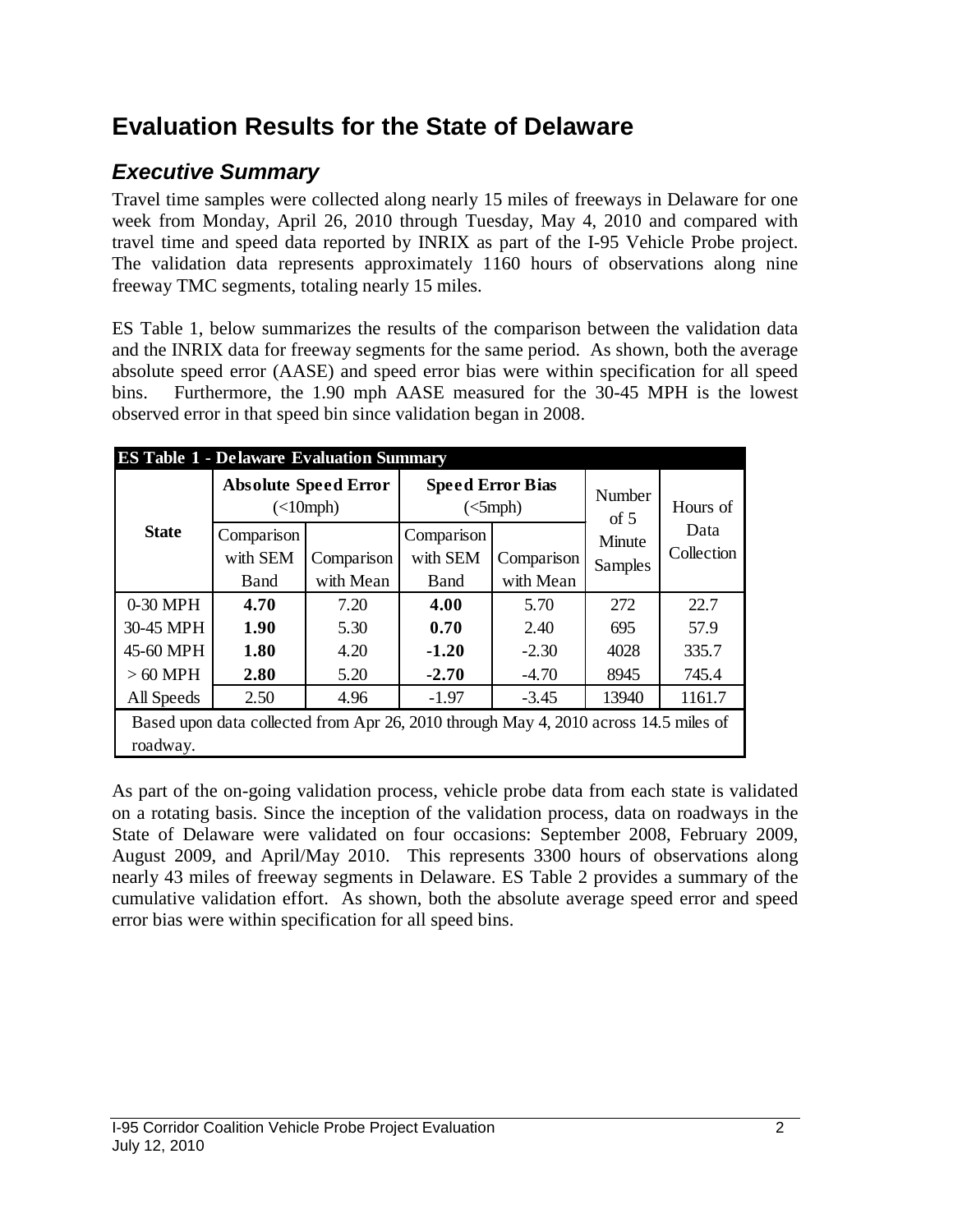| <b>ES Table 2 - Delaware - Cumulative to Date</b> |             |                             |            |                         |           |               |  |  |  |
|---------------------------------------------------|-------------|-----------------------------|------------|-------------------------|-----------|---------------|--|--|--|
|                                                   |             | <b>Absolute Speed Error</b> |            | <b>Speed Error Bias</b> |           |               |  |  |  |
| <b>State</b>                                      | Comparison  |                             | Comparison |                         | Number of |               |  |  |  |
|                                                   | with SEM    | Comparison                  | with SEM   | Comparison              | 5 Minute  | Hours of Data |  |  |  |
|                                                   | <b>Band</b> | with Mean                   | Band       | with Mean               | Samples   | Collection    |  |  |  |
| $0-30$ MPH                                        | 6.04        | 7.84                        | 3.73       | 4.62                    | 911       | 75.9          |  |  |  |
| 30-45 MPH                                         | 4.51        | 7.09                        | 1.50       | 2.78                    | 1691      | 140.9         |  |  |  |
| 45-60 MPH                                         | 1.99        | 4.28                        | $-0.64$    | $-1.01$                 | 11752     | 979.3         |  |  |  |
| $>60$ MPH                                         | 2.60        | 5.25                        | $-2.44$    | $-4.61$                 | 25249     | 2104.1        |  |  |  |
| All Speeds                                        | 2.58        | 5.10                        | $-1.60$    | $-3.01$                 | 19678     | 3300.3        |  |  |  |
|                                                   |             |                             |            |                         |           |               |  |  |  |

Note: During this validation exercise, data was collection on portions of Delaware Route 1 and Delaware Route 7, which are classified as freeways for contractual purposes of the Vehicle Probe Project. However, the segments tested contained at least one traffic signal. Portions of the results from such segments will be studied as part of the ongoing effort to appropriately specify and measure data quality on arterial roadways.

## *Data Collection*

Bluetooth sensor deployments in Delaware started on Monday, April 26, 2010. The actual deployments in Delaware were performed with the assistance of Delaware Department of Transportation (DelDOT) personnel. Sensors remained in the same position until they were retrieved a week later on Tuesday, May 4, 2010. This round of data collections in Delaware was designed to cover segments of the highways along which both recurrent and nonrecurrent congestions could be expected during both peak and off-peak periods.

Figure 1 presents snapshots of the roadway segments over which Bluetooth sensors were deployed in Delaware. Table 1 presents a list of specific TMC segments that were selected as the validation sample in Delaware. These segments cover a total length of approximately 15 freeway miles. Since some TMC segments in this corridor are less than one mile long, when appropriate, consecutive TMC segments are combined to form path segments longer than one mile. In total, in this document results of validation performed on nine freeway segments are reported; two of which are standard TMC segments and the other seven are path segments combined from multiple standard TMC segments. The coordinates of the locations at which the Bluetooth sensors were deployed throughout the state of Delaware are highlighted in Table 2. It should be noted that the configuration of consecutive TMC segments is such that the endpoint of one TMC segment and the start point of the next TMC segment are overlapping, so one Bluetooth sensor in that location is covering both TMC segments.

Finally, Table 3 summarizes the segment definitions used in the validation process which also presents the distances that have been used in the estimation of Bluetooth speeds based on travel times. Details of the algorithm used to estimate equivalent path travel times based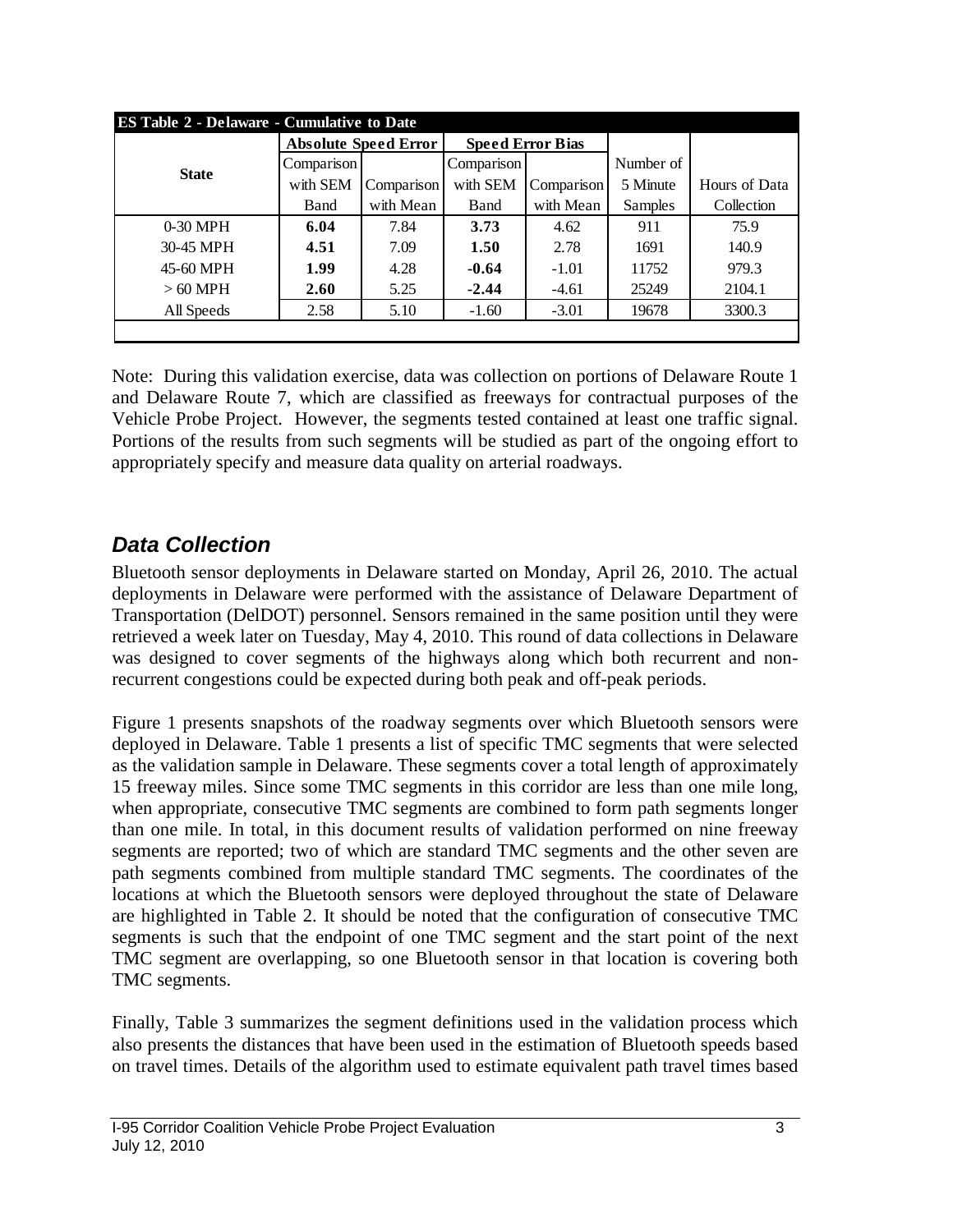on INRIX feeds for individual TMC segment are provided in a separate report titled "Estimation of Travel Times for Multiple TMC Segments" (dated February 2010) and available on the I-95 Corridor Coalition website. This algorithm finds an equivalent INRIX travel time (and therefore travel speed) corresponding to each sample Bluetooth travel time observation on the path segment of interest.

### *Analysis of Results*

Table 4 summarizes the data quality measures obtained as a result of comparison between Bluetooth and all reported INRIX speeds. In all speed bins, INRIX data meets the data quality measures set forth in the contract when errors are measured as a distance from the 1.96 times the standard error band.

It should be noted that while the total number of observations in the low speed bins across all TMC segments are reasonable, as Table 6 indicates, the number of observations in low speed bins for some individual TMC segments may be low.

Table 5 shows the percentage of the time intervals that fall within 5 mph of the SEM band and the mean for each speed bin for all TMC segments in Delaware. Tables 6 and 7 present detailed data for individual TMC segments in Delaware in similar format as Tables 4 and 5 respectively. Note that for some TMC segments in some speed bins the comparison results may not be reliable due to small number of observations.

Figures 2 and 3 show the overall speed error biases for different speed bins, and the average absolute speed errors for all validation segments in Delaware, respectively. These figures correspond to Table 4.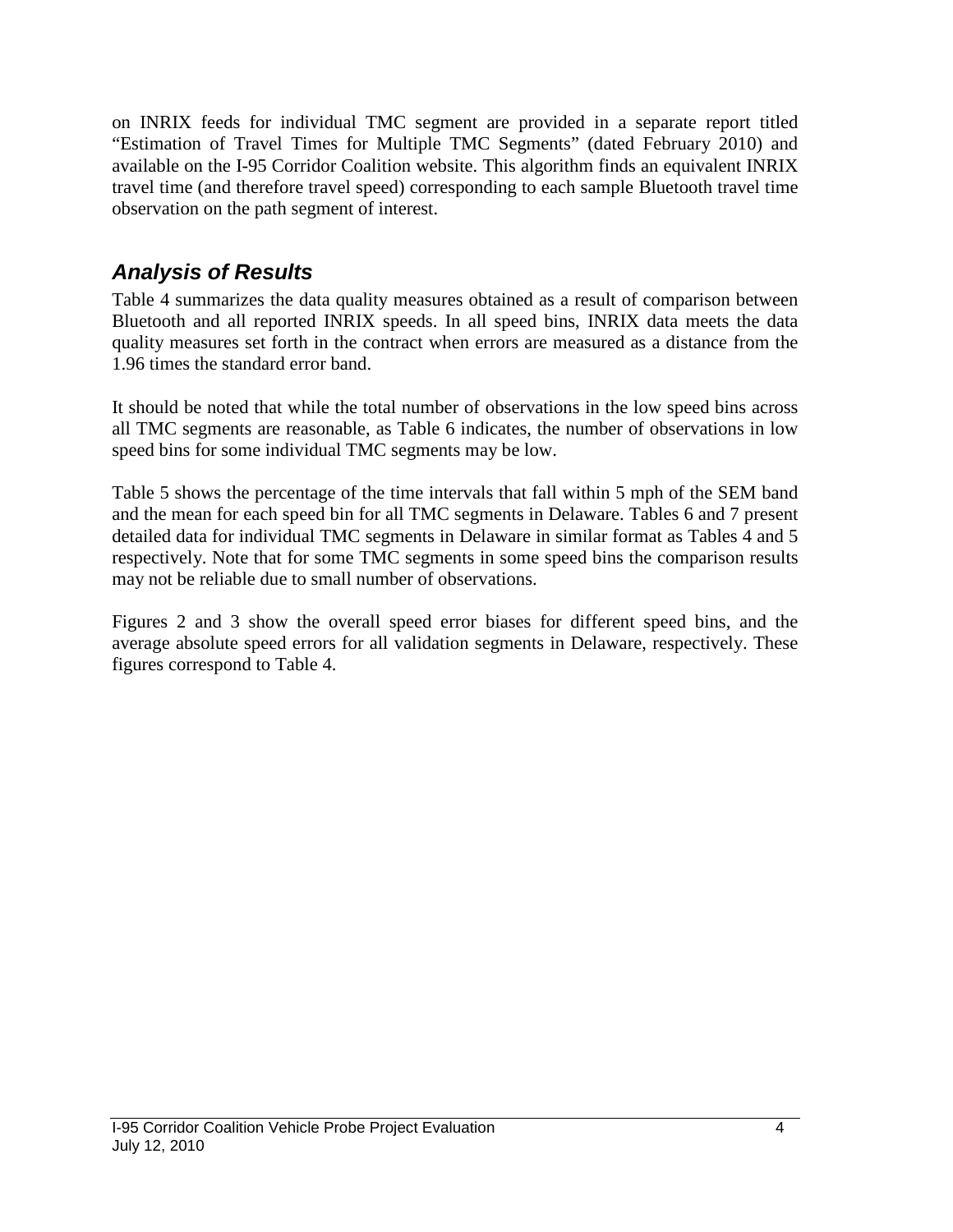

**Figure 1 TMC segments selected for validation in Delaware**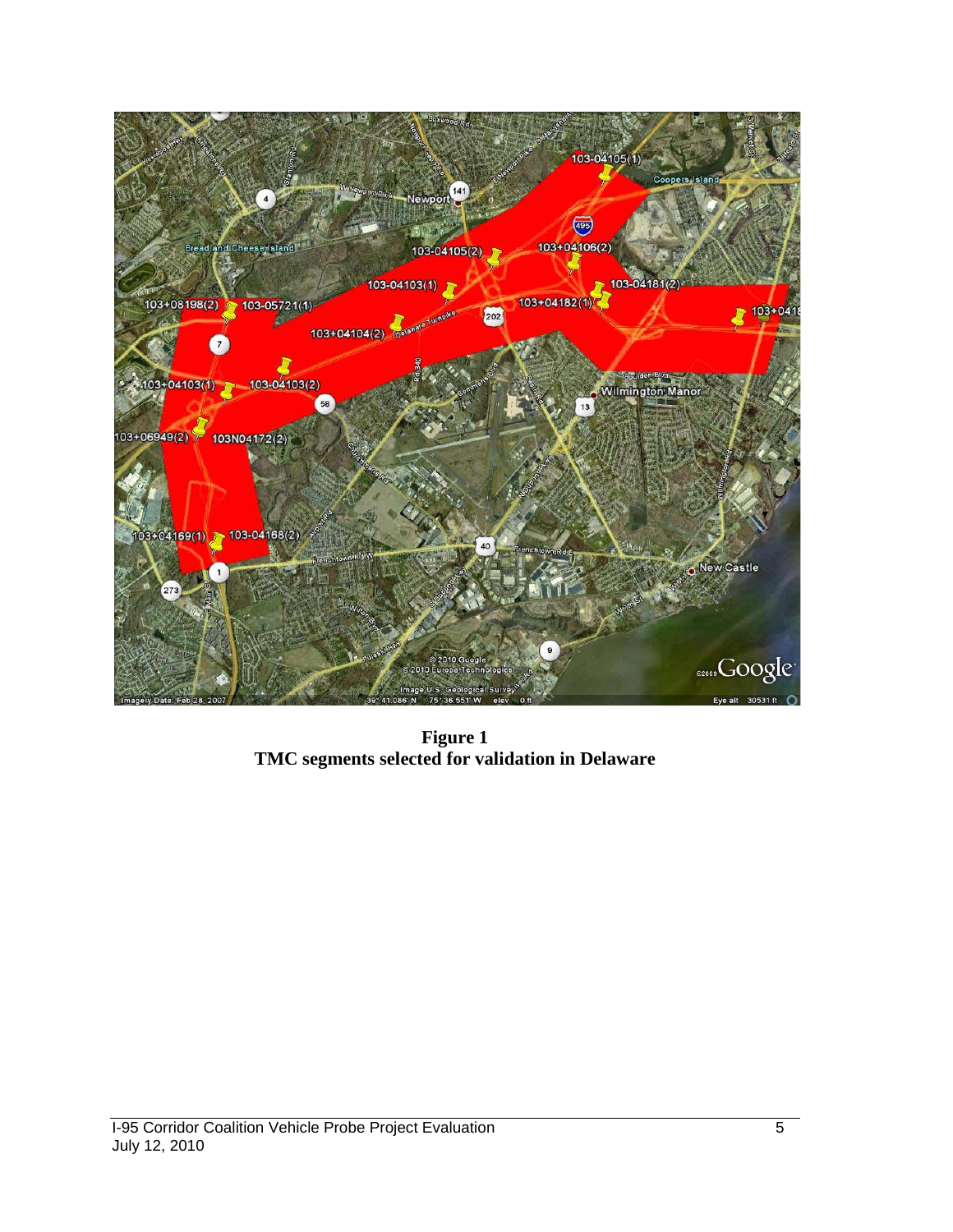|                |               |                |                                                    |                                                    |                   |                   | <b>LENGTH</b> |
|----------------|---------------|----------------|----------------------------------------------------|----------------------------------------------------|-------------------|-------------------|---------------|
| <b>TYPE</b>    | <b>TMC</b>    | <b>HIGHWAY</b> | <b>STARTING AT</b>                                 | <b>ENDING AT</b>                                   | <b>COUNTY</b>     | <b>DIRECTION</b>  | (mile)        |
| <b>Freeway</b> | 103-05721     | $DE-7$         | $DE-4$                                             | <b>DE-58/CHURCHMANS RD</b>                         | <b>NEW CASTLE</b> | <b>SOUTHBOUND</b> | 0.3           |
| Freeway        | 103N04172     | $DE-1$         | <b>DE-58/CHURCHMANS RD</b>                         | I-95/EXIT 165/EXIT 101                             | <b>NEW CASTLE</b> | <b>SOUTHBOUND</b> | 0.9           |
| <b>Freeway</b> | $103 + 04169$ | $DE-1$         | DE-273/EXIT 162                                    | <b>DE-7/EXIT 164</b>                               | <b>NEW CASTLE</b> | <b>NORTHBOUND</b> | 0.4           |
| <b>Freeway</b> | 103P04169     | $DE-1$         | <b>DE-7/EXIT 164</b>                               | <b>DE-7/EXIT 164</b>                               | <b>NEW CASTLE</b> | <b>NORTHBOUND</b> | 0.3           |
| Freeway        | $103+06949$   | $DE-7$         | <b>DE-7/EXIT 164</b>                               | <b>I-95/JFK MEMORIAL</b><br>HWY/EXIT 101B/EXIT 165 | <b>NEW CASTLE</b> | <b>NORTHBOUND</b> | 0.4           |
| Freeway        | 103P06949     | $DE-7$         | <b>I-95/JFK MEMORIAL</b><br>HWY/EXIT 101B/EXIT 165 | <b>I-95/JFK MEMORIAL</b><br>HWY/EXIT 101B/EXIT 165 | <b>NEW CASTLE</b> | <b>NORTHBOUND</b> | 0.4           |
| Freeway        | $103 + 05721$ | $DE-7$         | <b>I-95/JFK MEMORIAL</b><br>HWY/EXIT 101B/EXIT 165 | <b>DE-58/CHURCHMANS RD</b>                         | <b>NEW CASTLE</b> | <b>NORTHBOUND</b> | 0.2           |
| Freeway        | 103P05721     | $DE-7$         | <b>DE-58/CHURCHMANS RD</b>                         | <b>DE-58/CHURCHMANS RD</b>                         | <b>NEW CASTLE</b> | <b>NORTHBOUND</b> | 0.2           |
| Freeway        | $103 + 08198$ | $DE-7$         | <b>DE-58/CHURCHMANS RD</b>                         | $DE-4$                                             | <b>NEW CASTLE</b> | <b>NORTHBOUND</b> | 0.3           |
| Freeway        | $103 + 04103$ | $I-95$         | DE-7/DE-1/EXIT 4A                                  | DE-58/EXIT4                                        | <b>NEW CASTLE</b> | <b>NORTHBOUND</b> | 0.4           |
| <b>Freeway</b> | 103P04103     | $I-95$         | DE-58/EXIT 4                                       | DE-58/EXIT 4                                       | <b>NEW CASTLE</b> | <b>NORTHBOUND</b> | 0.4           |
| <b>Freeway</b> | $103 + 04104$ | $I-95$         | DE-58/EXIT 4                                       | EXIT <sub>5A</sub>                                 | <b>NEW CASTLE</b> | <b>NORTHBOUND</b> | 0.9           |
| <b>Freeway</b> | 103P04104     | $I-95$         | EXIT <sub>5</sub> A                                | EXIT <sub>5</sub> A                                | <b>NEW CASTLE</b> | <b>NORTHBOUND</b> | 0.0           |
| Freeway        | $103+04105$   | $I-95$         | EXIT <sub>5</sub> A                                | I-295/US-202/DE-141/EXIT 5                         | <b>NEW CASTLE</b> | <b>NORTHBOUND</b> | 0.9           |
| Freeway        | 103P04105     | $I-95$         | I-295/US-202/DE-141/EXIT 5                         | I-295/US-202/DE-141/EXIT 5                         | <b>NEW CASTLE</b> | <b>NORTHBOUND</b> | 0.1           |
| <b>Freeway</b> | $103 + 04106$ | $I-95$         | I-295/US-202/DE-141/EXIT 5                         | I-495/I-295/EXIT 5                                 | <b>NEW CASTLE</b> | <b>NORTHBOUND</b> | 0.7           |
| Freeway        | 103-04105     | $I-95$         | 1954 US-202                                        | I-295/US-202/DE-141/EXIT 5                         | <b>NEW CASTLE</b> | <b>SOUTHBOUND</b> | 1.4           |
| Freeway        | 103N04105     | $I-95$         | I-295/US-202/DE-141/EXIT 5                         | I-295/US-202/DE-141/EXIT 5                         | <b>NEW CASTLE</b> | <b>SOUTHBOUND</b> | 0.1           |
| Freeway        | 103-04104     | $I-95$         | I-295/US-202/DE-141/EXIT 5                         | EXIT <sub>5</sub> A                                | <b>NEW CASTLE</b> | <b>SOUTHBOUND</b> | 0.4           |
| Freeway        | 103N04104     | $I-95$         | EXIT <sub>5</sub> A                                | EXIT <sub>5</sub> A                                | <b>NEW CASTLE</b> | <b>SOUTHBOUND</b> | 0.1           |

**Table 1 Traffic Message Channel segments picked for validation in Delaware**

- T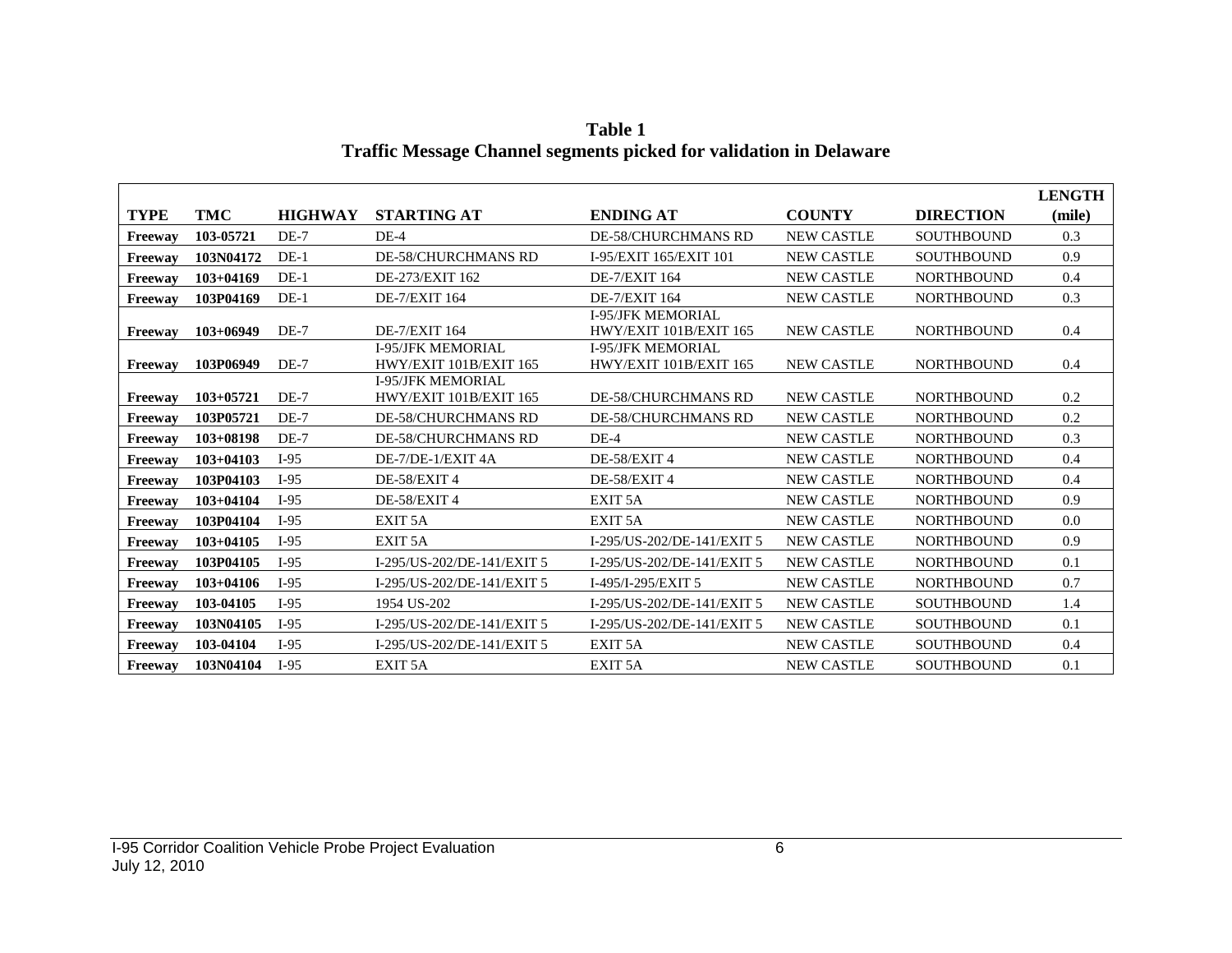|                |               |                |                            |                            |                   |                   | <b>LENGTH</b> |
|----------------|---------------|----------------|----------------------------|----------------------------|-------------------|-------------------|---------------|
| <b>TYPE</b>    | TMC           | <b>HIGHWAY</b> | <b>STARTING AT</b>         | <b>ENDING AT</b>           | <b>COUNTY</b>     | <b>DIRECTION</b>  | (mile)        |
| Freeway        | 103-04103     | $I-95$         | EXIT 5A                    | DE-58/EXIT 4               | <b>NEW CASTLE</b> | <b>SOUTHBOUND</b> | 1.8           |
| Freeway        | 103N04103     | $I-95$         | DE-58/EXIT 4               | DE-58/EXIT 4               | <b>NEW CASTLE</b> | <b>SOUTHBOUND</b> | 0.2           |
| Freeway        | 103-04102     | $I-95$         | DE-58/EXIT 4               | DE-7/DE-1/EXIT 4A          | <b>NEW CASTLE</b> | <b>SOUTHBOUND</b> | 0.3           |
| Freeway        | $103 + 04182$ | $I-295$        | I-95                       | $US-40/US-13$              | <b>NEW CASTLE</b> | <b>NORTHBOUND</b> | 0.2           |
| Freeway        | 103P04182     | $I-295$        | $US-40/US-13$              | $US-40/US-13$              | <b>NEW CASTLE</b> | <b>NORTHBOUND</b> | 0.8           |
| Freeway        | $103 + 04183$ | $I-295$        | $US-40/US-13$              | <b>DE-9/NEW CASTLE AVE</b> | <b>NEW CASTLE</b> | <b>NORTHBOUND</b> | 0.4           |
| <b>Freeway</b> | 103-04182     | $I-295$        | <b>DE-9/NEW CASTLE AVE</b> | $US-40/US-13$              | <b>NEW CASTLE</b> | <b>SOUTHBOUND</b> | 0.6           |
| Freeway        | 103N04182     | $I-295$        | $US-40/US-13$              | $US-40/US-13$              | <b>NEW CASTLE</b> | <b>SOUTHBOUND</b> | 0.8           |
| Freeway        | 103-04181     | $I-295$        | $US-40/US-13$              | $I-95$                     | <b>NEW CASTLE</b> | <b>SOUTHBOUND</b> | 0.3           |
| <b>TOTAL</b>   |               |                |                            |                            |                   |                   | 14.5          |

**Table 1 (Cont'd) Traffic Message Channel segments picked for validation in Delaware**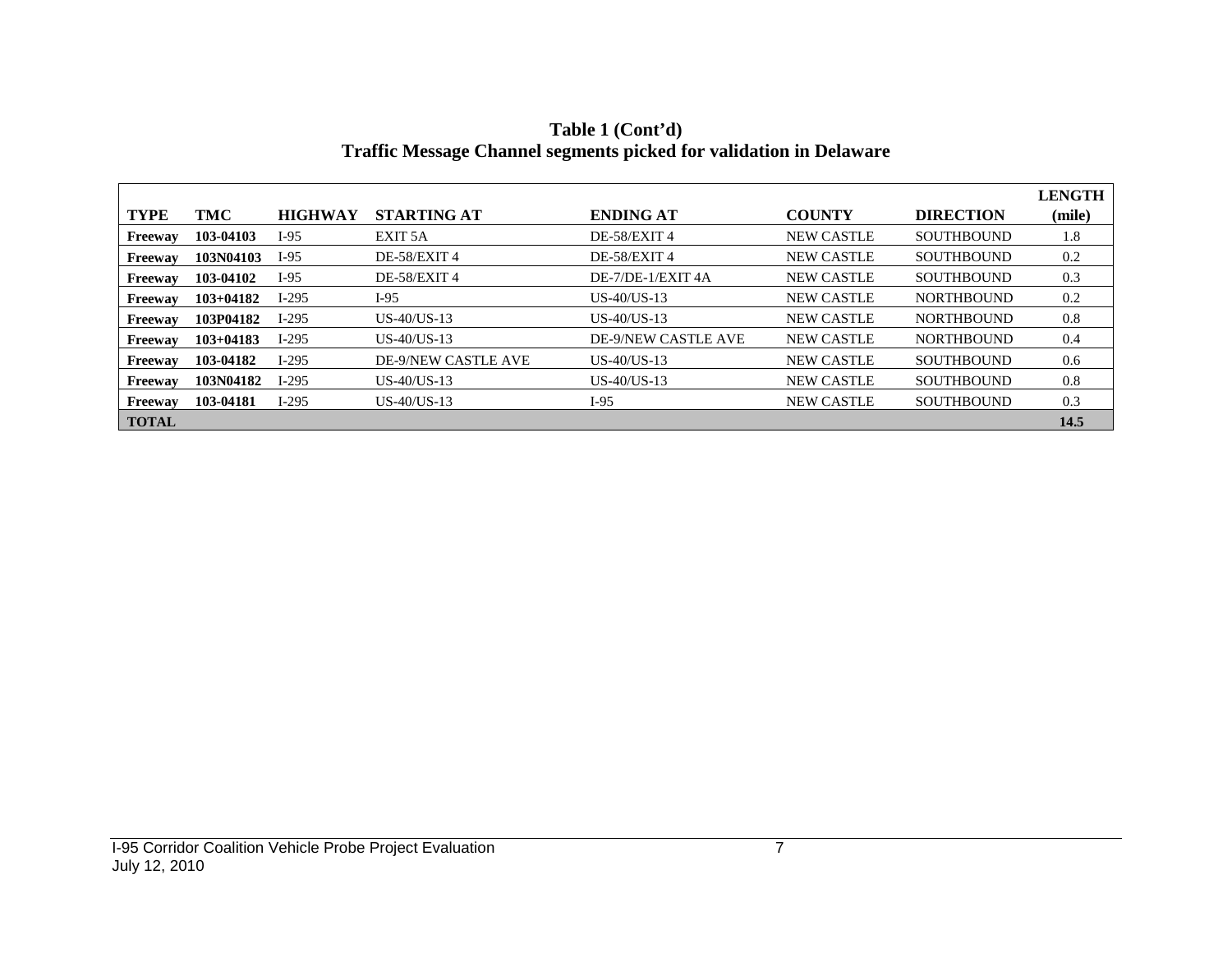| <b>SEGMENT</b> |               |           |              | <b>STANDARD TMC</b> |                |        |           |              | <b>SENSOR DEPLOYMENT</b> |                |        | <b>ERROR IN</b>                 |
|----------------|---------------|-----------|--------------|---------------------|----------------|--------|-----------|--------------|--------------------------|----------------|--------|---------------------------------|
| <b>TYPE</b>    | <b>TMC</b>    |           | Endpoint (1) |                     | Endpoint $(2)$ | Length |           | Endpoint (1) |                          | Endpoint $(2)$ | Length | <b>SEGMENT</b><br><b>LENGTH</b> |
|                |               | Lat       | Long         | Lat                 | Long           | (mile) | Lat       | Long         | Lat                      | Long           | (mile) | (%)                             |
| Freeway        | 103-05721     | 39.696276 | $-75.651910$ | 39.691802           | -75.653444     | 0.32   | 39.695790 | -75.653327   |                          |                |        |                                 |
| <b>Freeway</b> | 103N04172     | 39.691802 | $-75.653444$ | 39.679865           | $-75.657233$   | 0.85   |           |              | 39.678878                | -75.657303     |        |                                 |
| Freeway        | $103 + 04169$ | 39.663823 | -75.653698   | 39.669429           | $-75.654909$   | 0.40   | 39.664890 | $-75.654202$ |                          |                |        |                                 |
| Freeway        | 103P04169     | 39.669429 | -75.654909   | 39.674377           | $-75.654308$   | 0.35   |           |              |                          |                |        |                                 |
| <b>Freeway</b> | $103+06949$   | 39.674377 | $-75.654308$ | 39.680118           | $-75.656971$   | 0.43   |           |              | 39.680308                | -75.656840     |        |                                 |
| Freeway        | 103P06949     | 39.680118 | $-75.656971$ | 39.685289           | -75.655838     | 0.36   | 39.680308 | $-75.656840$ |                          |                |        |                                 |
| Freeway        | $103 + 05721$ | 39.685289 | $-75.655838$ | 39.688651           | $-75.654518$   | 0.24   |           |              |                          |                |        |                                 |
| Freeway        | 103P05721     | 39.688651 | $-75.654518$ | 39.691918           | $-75.653164$   | 0.24   |           |              |                          |                |        |                                 |
| <b>Freeway</b> | $103 + 08198$ | 39.691918 | $-75.653164$ | 39.696444           | $-75.651623$   | 0.32   |           |              |                          |                |        |                                 |
| Freeway        | $103 + 04103$ | 39.685143 | $-75.652127$ | 39.687439           | $-75.644730$   | 0.42   | 39.685180 | $-75.651718$ |                          |                |        |                                 |
| Freeway        | 103P04103     | 39.687439 | $-75.644730$ | 39.689777           | -75.637344     | 0.42   |           |              |                          |                |        |                                 |
| Freeway        | $103 + 04104$ | 39.689777 | -75.637344   | 39.694840           | $-75.621193$   | 0.93   |           |              | 39.694642                | $-75.621602$   |        |                                 |
| <b>Freeway</b> | 103P04104     | 39.694840 | $-75.621193$ | 39.695029           | -75.620589     | 0.03   | 39.694642 | $-75.621602$ |                          |                |        |                                 |
| Freeway        | $103 + 04105$ | 39.695029 | -75.620589   | 39.699927           | $-75.603926$   | 0.95   |           |              |                          |                |        |                                 |
| <b>Freeway</b> | 103P04105     | 39.699927 | $-75.603926$ | 39.700462           | $-75.601400$   | 0.14   |           |              |                          |                |        |                                 |
| Freeway        | $103+04106$   | 39.700462 | $-75.601400$ | 39.703698           | -75.588806     | 0.72   |           |              | 39.705522                | $-75.587625$   |        |                                 |
| Freeway        | 103-04105     | 39.716168 | -75.583136   | 39.704166           | $-75.603425$   | 1.36   | 39.717940 | $-75.581123$ | 39.703385                | $-75.604855$   | 1.62   | 18.7%                           |
| <b>Freeway</b> | 103N04105     | 39.704166 | $-75.603425$ | 39.702988           | -75.605385     | 0.13   | 39.703385 | $-75.604855$ |                          |                |        |                                 |
| Freeway        | 103-04104     | 39.702988 | $-75.605385$ | 39.699931           | $-75.610715$   | 0.35   |           |              |                          |                |        |                                 |
| Freeway        | 103N04104     | 39.699931 | $-75.610715$ | 39.699375           | $-75.611638$   | 0.06   |           |              | 39.698007                | $-75.614092$   |        |                                 |

**Table 2 TMC segment lengths and distances between sensor deployment locations in the state of Delaware**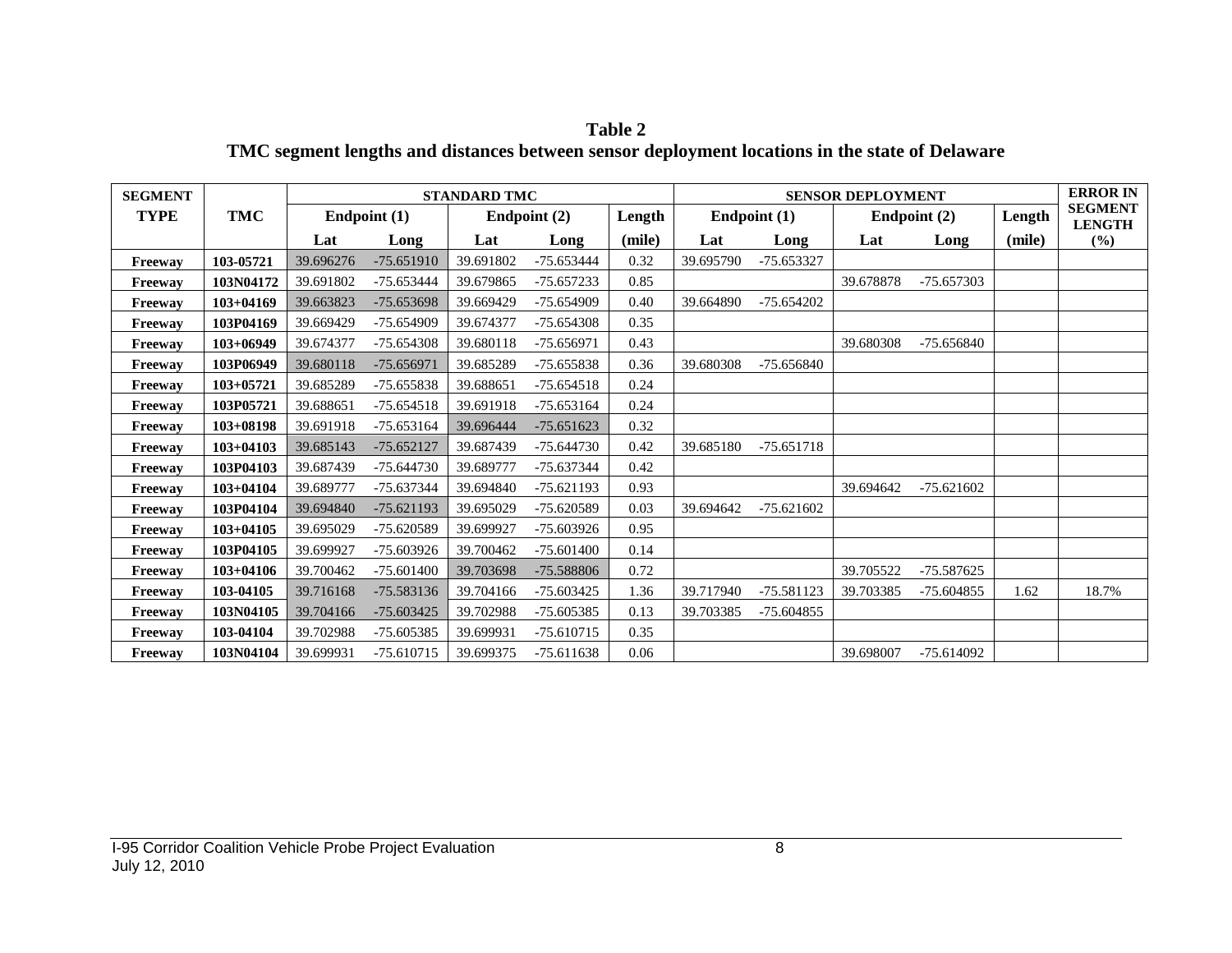| <b>SEGMENT</b>  |               |           |              | <b>STANDARD TMC</b> |              |        | <b>SENSOR DEPLOYMENT</b> |              |           |              |        | <b>ERROR IN</b>                 |
|-----------------|---------------|-----------|--------------|---------------------|--------------|--------|--------------------------|--------------|-----------|--------------|--------|---------------------------------|
| <b>TYPE</b>     | TMC           |           | Endpoint (1) |                     | Endpoint (2) | Length |                          | Endpoint (1) |           | Endpoint (2) | Length | <b>SEGMENT</b><br><b>LENGTH</b> |
|                 |               | Lat       | Long         | Lat                 | Long         | (mile) | Lat                      | Long         | Lat       | Long         | (mile) | $(\%)$                          |
| Freeway         | 103-04103     | 39.699375 | $-75.611638$ | 39.688650           | $-75.641743$ | 1.77   | 39.698007                | $-75.614092$ | 39.688698 | -75.641972   | 1.62   | $-8.4%$                         |
| Freeway         | 103N04103     | 39.688650 | $-75.641743$ | 39.687498           | $-75.645527$ | 0.22   | 39.688698                | -75.641972   |           |              |        |                                 |
| <b>Freeway</b>  | 103-04102     | 39.687498 | $-75.645527$ | 39.685803           | -75.650855   | 0.31   |                          |              |           |              |        |                                 |
| Freeway         | $103 + 04182$ | 39.698202 | $-75.583275$ | 39.696391           | -75.580111   | 0.21   | 39.698565                | -75.583333   |           |              |        |                                 |
| Freeway         | 103P04182     | 39.696391 | $-75.580111$ | 39.696240           | $-75.566026$ | 0.78   |                          |              |           |              |        |                                 |
| Freeway         | $103 + 04183$ | 39.696240 | $-75.566026$ | 39.695936           | $-75.558702$ | 0.39   |                          |              | 39.695807 | -75.558078   |        |                                 |
| <b>Freeway</b>  | 103-04182     | 39.696555 | -75.553904   | 39.696433           | $-75.564683$ | 0.57   | 39.696882                | -75.551890   |           |              |        |                                 |
| Freeway         | 103N04182     | 39.696433 | $-75.564683$ | 39.696707           | $-75.580266$ | 0.85   |                          |              |           |              |        |                                 |
| Freeway         | 103-04181     | 39.696707 | -75.580266   | 39.699608           | -75.584586   | 0.31   |                          |              | 39.698477 | -75.583148   |        |                                 |
| <b>SUBTOTAL</b> |               |           |              |                     |              | 14.44  |                          |              |           |              |        |                                 |

**Table 2 (Cont'd) TMC segment lengths and distances between sensor deployment locations in the state of Delaware**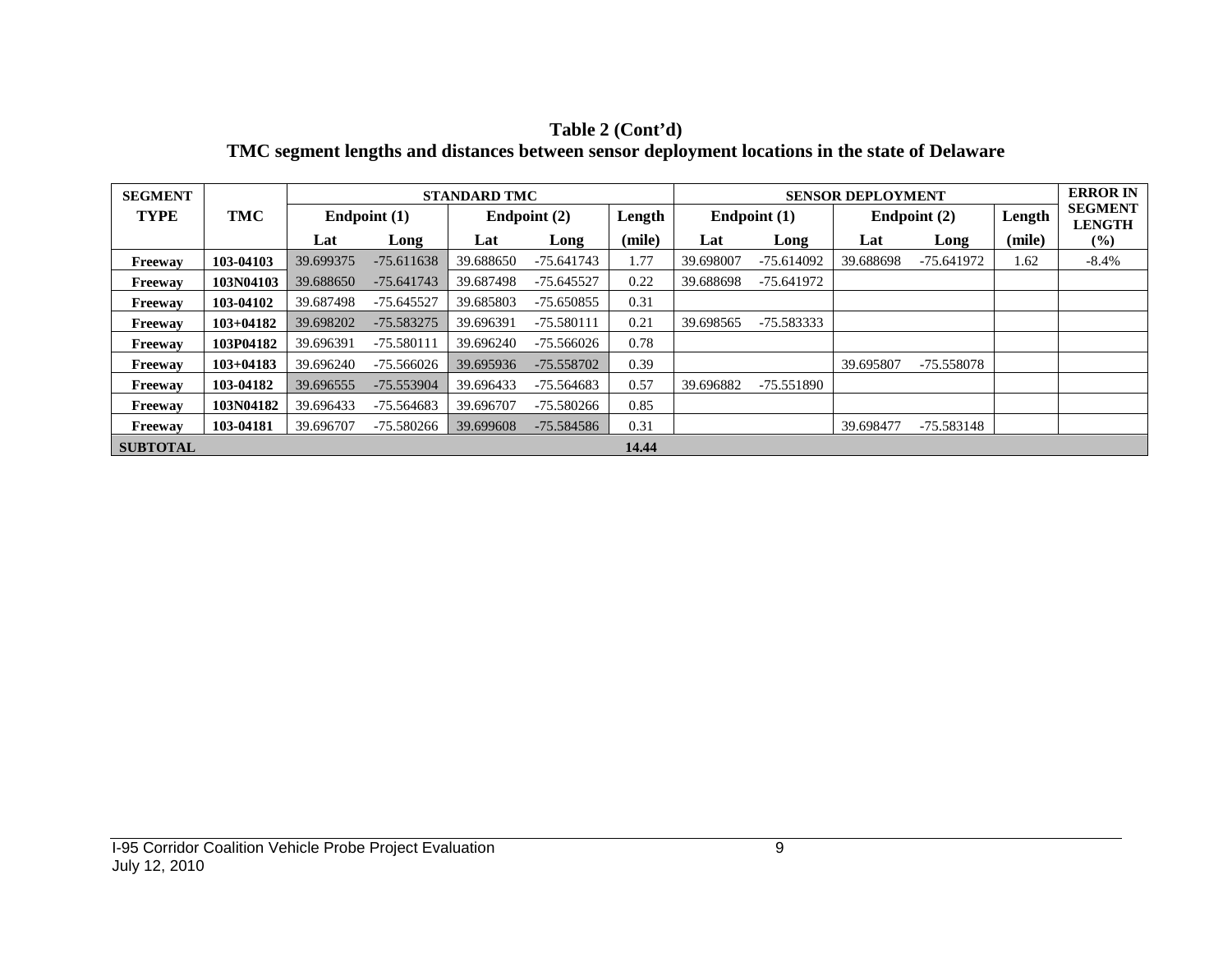**Table 3 Path segments identified for validation in Delaware**

|              |                              |               | STANDARD SEGMENTS INCLUDED |               |               |                                                       |                                                            |                 | <b>LENGTH (MILE)</b> |                        |
|--------------|------------------------------|---------------|----------------------------|---------------|---------------|-------------------------------------------------------|------------------------------------------------------------|-----------------|----------------------|------------------------|
| <b>Type</b>  | <b>Validation</b><br>Segment | TMC(1)        | TMC(2)                     | TMC(3)        | TMC(4)        | <b>STARTING AT</b>                                    | <b>ENDING AT</b>                                           | <b>Standard</b> | <b>Deployment</b>    | <b>Error</b><br>$(\%)$ |
| Freeway      | DE03-0001                    | 103-05721     | 103N04172                  |               |               | $DE-4$                                                | I-95/EXIT 165/EXIT<br>101                                  | 1.17            | 1.18                 | 1.15%                  |
| Freeway      | <b>DE03-0003</b>             | $103 + 04169$ | 103P04169                  | $103+06949$   |               | DE-273/EXIT 162                                       | $I-95/JFK$<br><b>MEMORIAL</b><br>HWY/EXIT<br>101B/EXIT 165 | 1.18            | 1.11                 | $-5.89\%$              |
| Freeway      | DE03-0004                    | 103P06949     | $103 + 05721$              | 103P05721     | $103 + 08198$ | <b>I-95/JFK MEMORIAL</b><br>HWY/EXIT 101B/EXIT<br>165 | $DE-4$                                                     | 1.17            | 1.09                 | $-6.80%$               |
| Freeway      | <b>DE03-0005</b>             | $103 + 04103$ | 103P04103                  | $103 + 04104$ |               | DE-7/DE-1/EXIT 4A                                     | EXIT <sub>5A</sub>                                         | 1.77            | 1.73                 | $-2.46%$               |
| Freeway      | <b>DE03-0006</b>             | 103P04104     | $103+04105$                | 103P04105     | $103+04106$   | EXIT <sub>5A</sub>                                    | I-495/I-295/EXIT 5                                         | 1.84            | 2.01                 | 8.96%                  |
| Freeway      | 103-04105                    | 103-04105     |                            |               |               | 1954 US-202                                           | I-295/US-202/DE-<br>141/EXIT 5                             | 1.36            | 1.62                 | 18.68%                 |
| Freeway      | 103-04103                    | 103-04103     |                            |               |               | EXIT <sub>5A</sub>                                    | DE-58/EXIT 4                                               | 1.77            | 1.62                 | $-8.39\%$              |
| Freeway      | <b>DE03-0007</b>             | $103 + 04182$ | 103P04182                  | $103 + 04183$ |               | $I-95$                                                | DE-9/NEW<br><b>CASTLE AVE</b>                              | 1.38            | 1.43                 | 4.06%                  |
| Freeway      | <b>DE03-0008</b>             | 103-04182     | 103N04182                  | 103-04181     |               | <b>DE-9/NEW CASTLE</b><br>AVE                         | $I-95$                                                     | 1.73            | 1.73                 | $-0.04%$               |
| <b>TOTAL</b> |                              |               |                            |               |               |                                                       |                                                            | 13.37           | 13.51                | $1.05\%$               |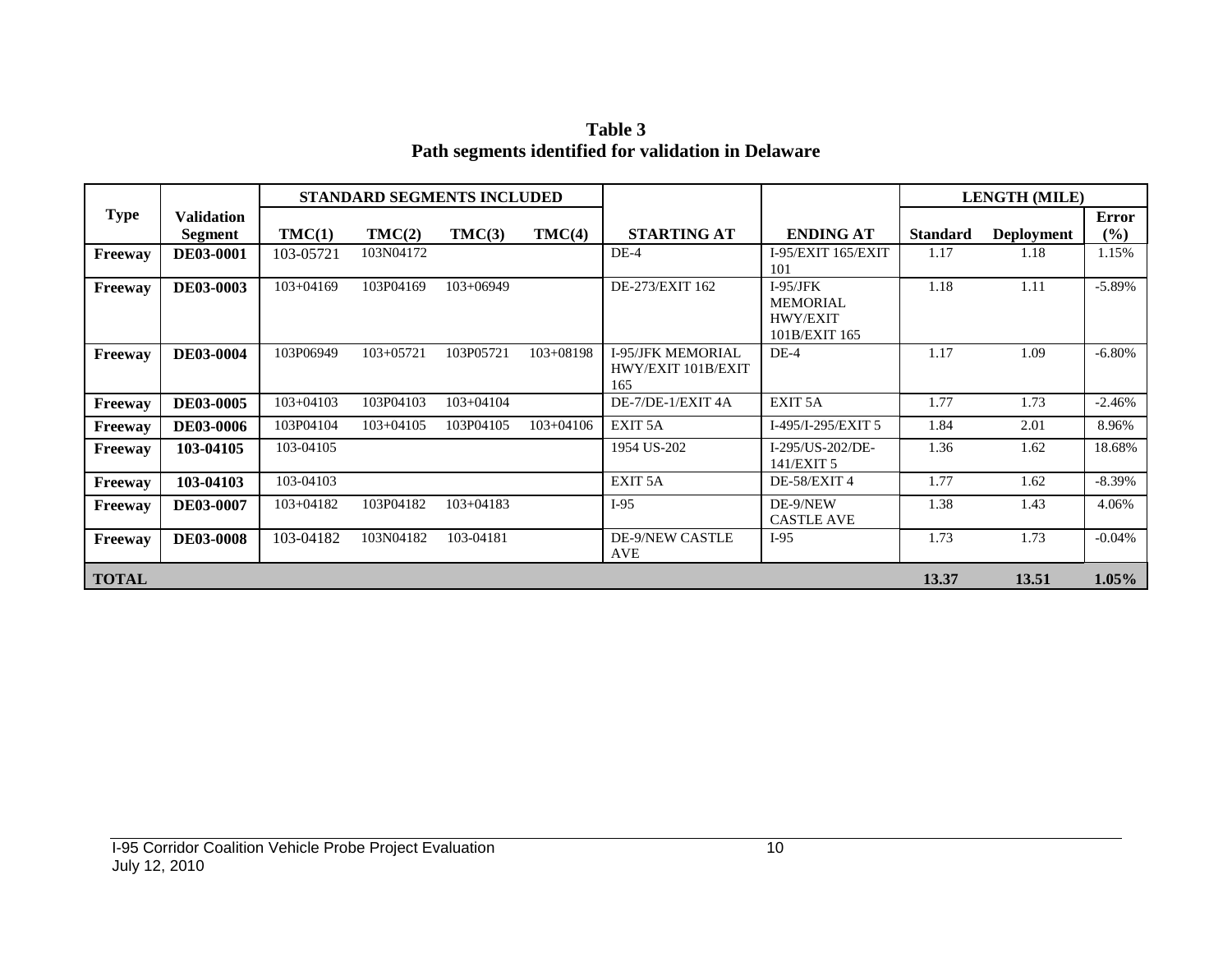#### **Table 4 Data quality measures for freeway segments greater than one mile in Delaware**

|                     | <b>Data Quality Measures for</b>            |                                                            |             |                                                            |                |  |
|---------------------|---------------------------------------------|------------------------------------------------------------|-------------|------------------------------------------------------------|----------------|--|
|                     |                                             | 1.96 SE Band                                               | <b>Mean</b> |                                                            |                |  |
| <b>SPEED</b><br>BIN | <b>Speed</b><br><b>Error</b><br><b>Bias</b> | Average<br><b>Absolute</b><br><b>Speed</b><br><b>Error</b> |             | Average<br><b>Absolute</b><br><b>Speed</b><br><b>Error</b> | No. of<br>Obs. |  |
| $0 - 30$            | 4.0                                         | 4.7                                                        | 5.7         | 7.2                                                        | 271            |  |
| $30 - 45$           | 0.7                                         | 1.9                                                        | 2.4         | 5.3                                                        | 695            |  |
| $45 - 60$           | $-1.2$                                      | 1.8                                                        | $-2.3$      | 4.2                                                        | 4028           |  |
| $60+$               | $-2.7$                                      | 2.8                                                        | $-4.7$      | 5.2                                                        | 8945           |  |

### **Table 5**

### **Percent observations meeting data quality criteria for freeway segments greater than one mile in Delaware**

|                            |                                                    | 1.96 SE Band                                            | Mean                                      |                                                     |                |
|----------------------------|----------------------------------------------------|---------------------------------------------------------|-------------------------------------------|-----------------------------------------------------|----------------|
| <b>SPEED</b><br><b>BIN</b> | <b>Percentage</b><br>falling<br>inside the<br>band | Percentage<br>falling<br>within 5<br>mph of the<br>band | <b>Percentage</b><br>equal to the<br>mean | <b>Percentage</b><br>within 5<br>mph of the<br>mean | No. of<br>Obs. |
| $0 - 30$                   | 33%                                                | 71%                                                     | $0\%$                                     | 55%                                                 | 271            |
| $30 - 45$                  | 55%                                                | 85%                                                     | $0\%$                                     | 55%                                                 | 695            |
| $45 - 60$                  | 46%                                                | 88%                                                     | $0\%$                                     | 68%                                                 | 4028           |
| $60+$                      | 30%                                                | 79%                                                     | $0\%$                                     | 55%                                                 | 8945           |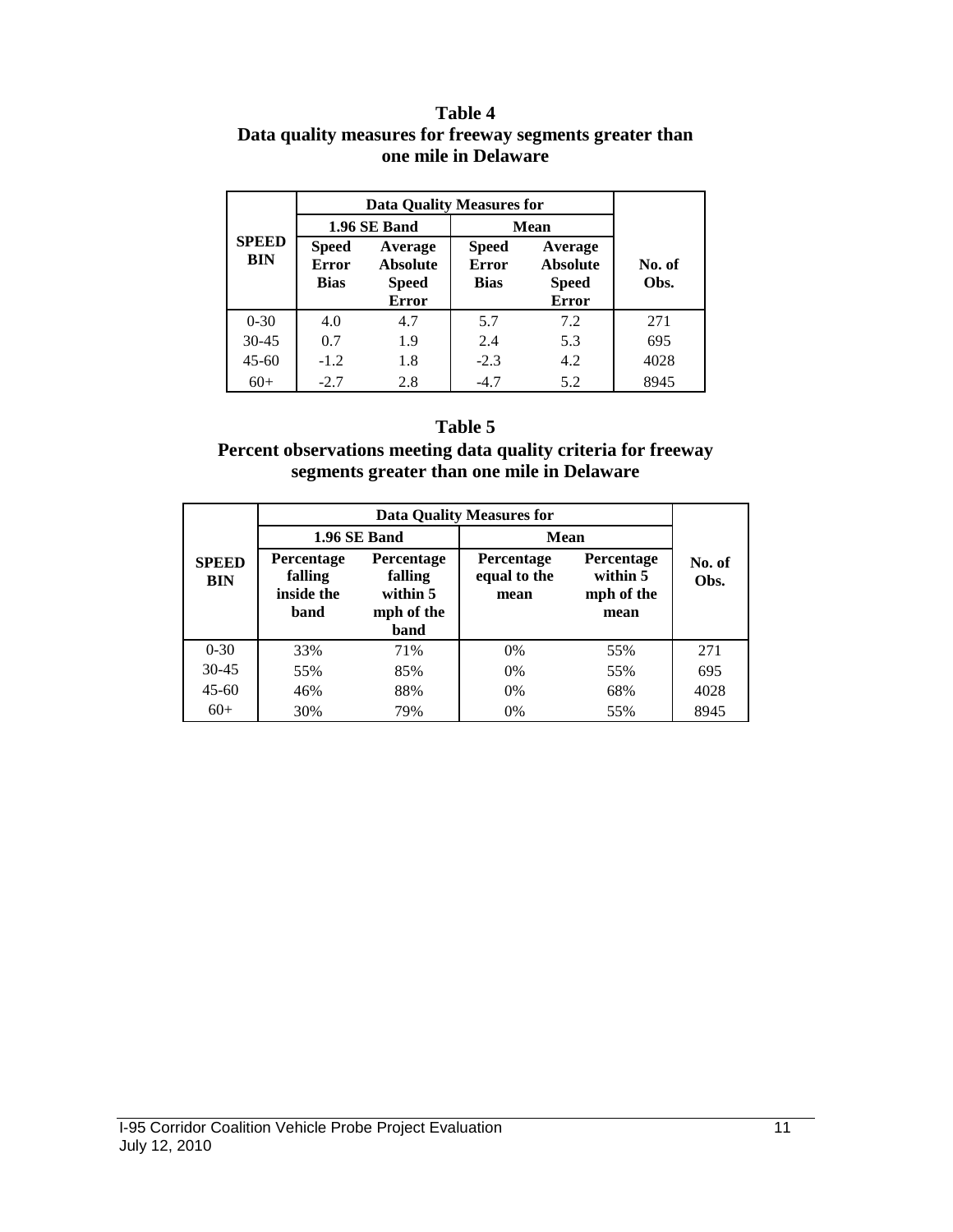#### **TMC Standard TMC length Bluetooth distance SPEED BIN Data Quality Measures for No. of Obs. 1.96 SE Band Mean Speed Error Bias Average Absolute Speed Error Speed Error Bias Average Absolute Speed Error 103-04103 1.77 1.62** 0-30 5.8 5.8 9.8 9.8 2\* 30-45 0.8 2.1 1.9 4.6 35 45-60 -0.2 1.6 0.2 4.1 109 60+ -3.6 3.6 -6.1 6.3 2050 **103-04105** 1.36 1.62 0-30 4.6 4.9 5.5 6.6 35 30-45 2.2 3.9 3.3 5.6 76 45-60 0.6 1.4 1.8 3.5 436 60+ -0.7 0.9 -1.7 2.8 933 **DE04-0001** 1.17 1.18 0-30 4.7 4.9 7.4 8.1 91 30-45 0.5 0.9 1.8 4.5 213 45-60 -3.1 3.2 -6.1 6.5 212 60+ -13.5 13.5 -15.9 15.9 1\* **DE04-0003** 1.18 1.11 0-30 3.4 4.0 4.4 5.9 88 30-45 -0.1 3.5 0.5 6.4 89 45-60 -1.0 1.3 -2.2 3.6 680 60+ -3.8 3.8 -7.2 7.3 794 **DE04-0004** 1.17 1.09 0-30 11.1 11.1 20.5 20.5 4\* 30-45 0.9 1.1 3.8 5.3 231 45-60 -1.3 1.4 -3.1 4.4 151 60+ **DE04-0005** 1.77 1.73 0-30 -1.2 3.3 -1.4 5.8 13\* 30-45 -0.3 4.4 -0.8 5.9 38 45-60 -0.6 2.1 -0.1 3.8 40 60+ -2.1 2.2 -3.8 4.3 2066 **DE04-0006** 1.84 2.01 0-30 30-45 2.1 2.1 25.7 25.7 1\* 45-60 -0.2 2.1 0.4 3.8 242 60+ -1.7 1.9 -3.0 3.6 1852 **DE04-0007** 1.38 1.43 0-30 13.2 13.5 17.6 18.3 8\* 30-45 1.2 1.2 8.2 8.4 7\* 45-60 -2.0 2.4 -3.6 4.7 1240 60+ -5.1 5.1 -7.2 7.6 685 **DE04-0008** 1.73 1.73 0-30 0.1 1.4 -0.1 2.9 30 30-45 -3.3 7.6 -1.3 13.0 5\* 45-60 -1.3 1.4 -2.9 3.6 918 60+ -4.6 4.6 -7.5 7.6 564

#### **Table 6 Data quality measures for individual freeway validation segments greater than one mile in the state of Delaware**

\*Results in the specified row may not be reliable due to small number of observations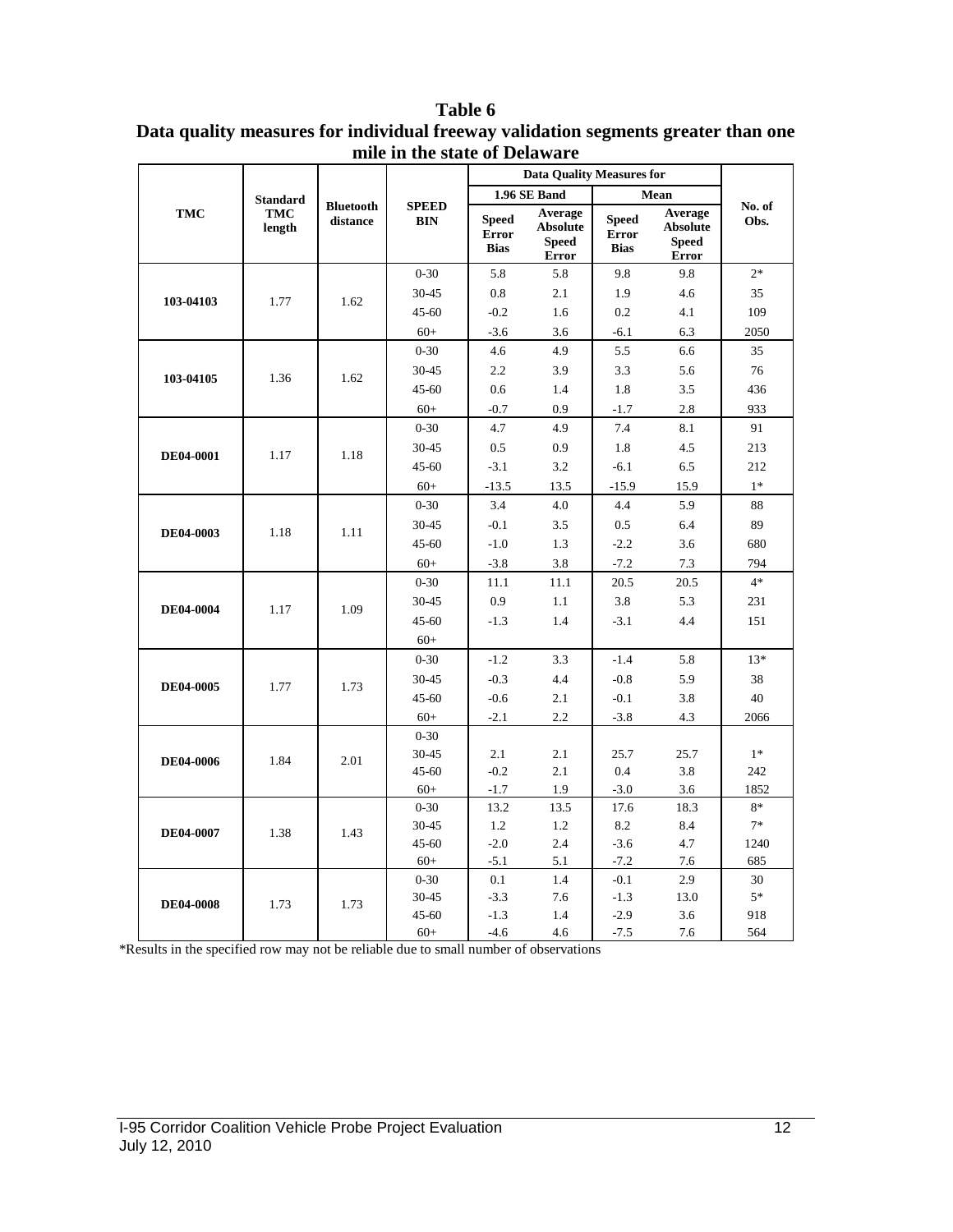#### **Data Quality Measures for 1.96 SE Band Mean Speed Error Bias Average Absolute Speed Error Speed Error Speed Error Bias Average Absolute SPEED BIN SPEED BIN Speed Error No. of TMC No.**   $\frac{6}{6}$ **Obs. falling falling**   $\frac{6}{6}$ **No. % No. falling falling % within within within within No. inside inside 5 mph 5 mph equal equal 5 mph 5 mph the the of the to the to the of the of the of the band band band band mean mean mean mean**  $0-30$  0  $0\%$  1 50% 0 0% 0 0% 2<sup>\*</sup> 30-45 15 43% 30 86% 0 0% 22 63% 35 **103-04103**  45-60 59 54% 96 88% 0 0% 75 69% 109 60+ 394 19% 1445 70% 0 0% 816 40% 2050 0-30 13 37% 26 74% 0 0% 20 57% 35 30-45 8 11% 52 68% 0 0% 40 53% 76 **103-04105**  45-60 206 47% 402 92% 0 0% 331 76% 436 60+ 574 62% 894 96% 1 0% 798 86% 933 0-30 26 29% 55 60% 0 0% 38 42% 91 30-45 163 77% 199 93% 0 0% 139 65% 213 **DE04-0001**  45-60 91 43% 156 74% 0 0% 98 46% 212  $60+$  0 0% 0 0% 0 0% 0 0% 1\* 0-30 39 44% 68 77% 0 0% 56 64% 88 30-45 29 33% 65 73% 0 0% 42 47% 89 **DE04-0003**  45-60 391 58% 623 92% 0 0% 520 76% 680 60+ 173 22% 543 68% 0 0% 234 29% 794  $0-30$  0 0% 0 0% 0 0% 0 0% 4\* 30-45 160 69% 216 94% 0 0% 118 51% 231 **DE04-0004**  45-60 93 62% 134 89% 0 0% 101 67% 151 60+ 0-30 2 15% 9 69% 0 0% 7 54% 13\* 30-45 7 18% 23 61% 0 0% 21 55% 38 **DE04-0005**  45-60 16 40% 34 85% 0 0% 28 70% 40 60+ 673 33% 1791 87% 0 0% 1327 64% 2066 0-30 30-45 0 0% 1 100% 0 0% 0 0% 1<sup>\*</sup> **DE04-0006**  45-60 85 35% 214 88% 1 0% 176 73% 242 60+ 641 35% 1661 90% 2 0% 1376 74% 1852 0-30 1 13% 4 50% 0 0% 3 38% 8\* 30-45 3 43% 6 86% 0 0% 1 14% 7\* **DE04-0007**  45-60 462 37% 1023 83% 1 0% 727 59% 1240 60+ 129 19% 379 55% 0 0% 245 36% 685 0-30 9 30% 29 97% 0 0% 25 83% 30 30-45 0 0% 1 20% 0 0% 1 20% 5\* **DE04-0008**  45-60 440 48% 849 92% 0 0% 681 74% 918 60+ 67 12% 332 59% 0 0% 126 22% 564

### **Table 7 Observations meeting data quality criteria for individual freeway validation segments greater than one mile in the state of Delaware**

\*Results in the specified row may not be reliable due to small number of observations